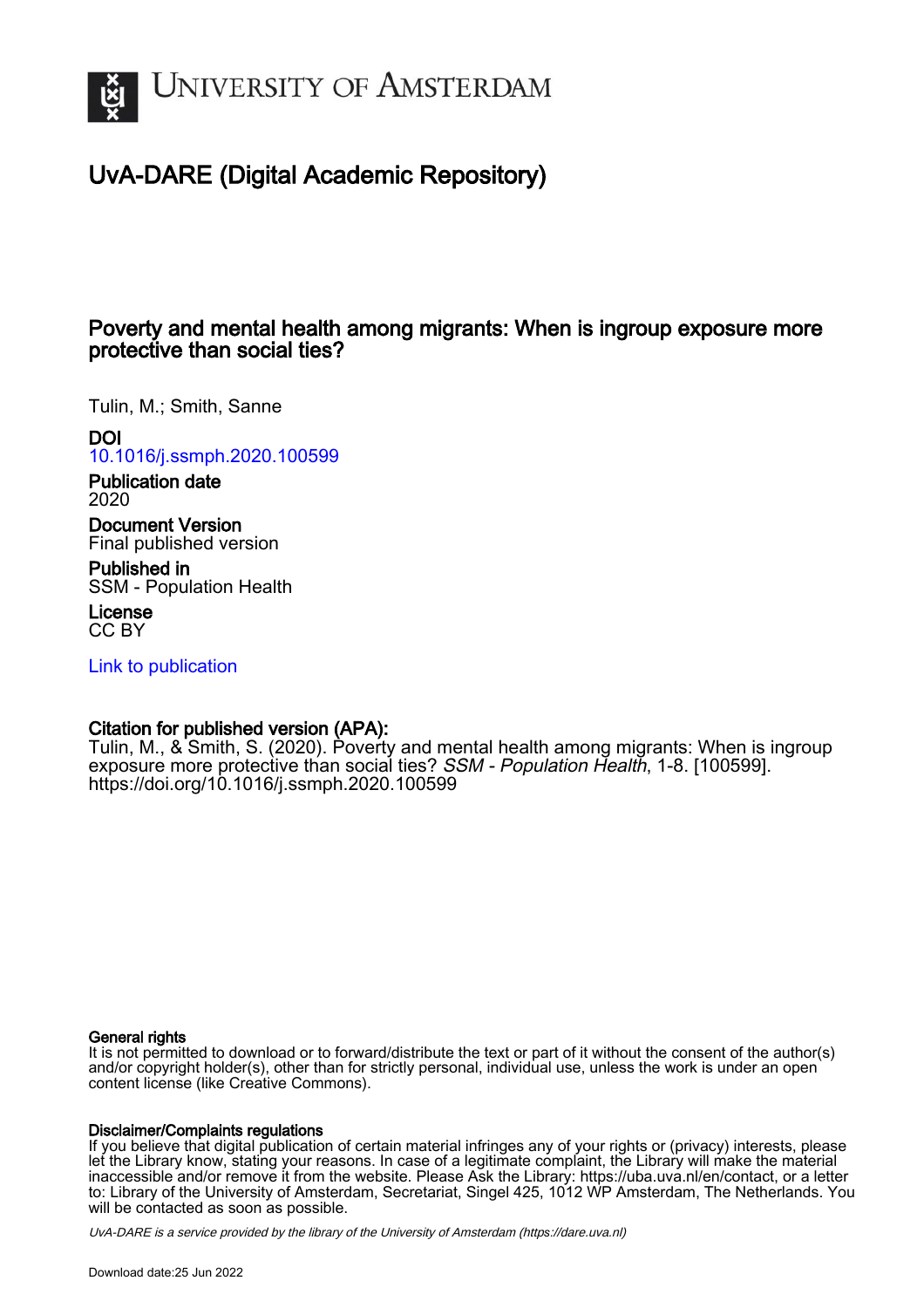

Article

Contents lists available at [ScienceDirect](www.sciencedirect.com/science/journal/23528273)

# SSM - Population Health



journal homepage: [http://www.elsevier.com/locate/ssmph](https://http://www.elsevier.com/locate/ssmph) 

# Poverty and mental health among migrants: When is ingroup exposure more protective than social ties?



Marina Tulin<sup>a,\*</sup>, Sanne Smith <sup>b</sup>

<sup>a</sup> *University of Amsterdam, the Netherlands* <sup>b</sup> *Stanford Center for Population Health Sciences, USA* 

# **Introduction**

Migrant mental health issues are a serious concern in light of increasing migration rates worldwide. Even though the prevalence of mental health issues among migrants varies across countries of origin and destination ([Ehrenstein, Priebe, Mielck,](#page-7-0) & Brähler, 2009), both the United States of America (e.g., [Kirmayer et al., 2011](#page-8-0)) and European countries report more mental health issues among migrants than natives (Jayaweera & Quigley, 2010; Missinne & [Bracke, 2012; Wittig, Lindert,](#page-7-0)  [Merbach,](#page-7-0) & Brähler, 2008). Common explanations for migrants' increased risk for mental health problems are lower socioeconomic status (SES) and/or ethnic discrimination in their destination country ([Ehrenstein etal., 2009; Sternthal, Slopen,](#page-7-0) & Williams, 2011; Williams, Yan, Jackson, & [Anderson, 1997\)](#page-7-0).

Epidemiologists, social scientists and policy makers alike show interest in social interventions as a potential solution targeting mental health [\(Almedom, 2005; De Silva, McKenzie, Harpham,](#page-7-0) & Huttley, [2001; Kawachi, 2001](#page-7-0)). Often studied under the umbrella term of "social capital", existing research has repeatedly focused on two potentially stress-buffering factors for migrants specifically: (1) social ties to supportive others ([Kawachi, 2001\)](#page-8-0) and (2) living among an increased share of similar others, also known as the "residential ingroup exposure" or the "group density effect" (Pickett & [Wilkinson, 2008\)](#page-8-0). Social ties and ingroup exposure are instances of social capital, because they refer to benefits that individuals derive from being embedded in a social structure.

While the benefits of residential ingroup exposure and social ties for minority mental health have been documented (Kawachi & [Berkman,](#page-8-0)  [2001\)](#page-8-0), it is not clear if they hold across different SES levels. SES refers to the social standing of an individual in a hierarchically structured society and it is commonly inferred from income, occupation and/or education (Blau & [Duncan, 1967](#page-7-0)). A lower SES is a strong predictor of poorer health as it is generally associated with unhealthy behaviours, unhealthy environmental exposures and less access to health care [\(Paxman and](#page-8-0)  [Lee, 1997](#page-8-0)). Migrants are overrepresented in more disadvantaged social strata and so previous research on ethnic health differences statistically adjusted for SES to capture a less biased effect of ethnic background ([Williams, Priest,](#page-8-0) & Anderson, 2016). Such studies, however, do not fully acknowledge the unique struggles that might arise from the intersection of SES and migration background. We do not yet understand the moderating role of SES for the relationship between migrant mental health and social protective factors despite many studies on social capital and mental health ([Almedom, 2005; De Silva et al., 2001;](#page-7-0)  Kawachi,  $2001$ ).<sup>1</sup> This moderation is important to study as it considers the combination of two major risk factors for depression. We focus on the difference between living above and below the poverty line in particular as the relationship between SES and depression is non-linear: Moving down the income distribution is associated with increasingly more adversities, and economic losses are particularly detrimental for individuals who fall below the poverty line (Kahneman & [Deaton, 2010](#page-8-0); [Martikainen, 2003](#page-8-0)). In addition, a higher SES contributes little to individual wellbeing once basic needs are satisfied ([Kahneman](#page-8-0) & Deaton, [2010\)](#page-8-0). If there is a difference in mental health that can be attributed to social standing, then it will be most pronounced in the comparison between those below and those above the poverty line.

Our interest is general mental health and we consider depressive symptoms as a useful indicator. According to the World Health Organization, depression is the largest contributor to mental health problems

<https://doi.org/10.1016/j.ssmph.2020.100599>

Available online 16 May 2020 Received 10 June 2019; Received in revised form 12 November 2019; Accepted 11 May 2020

2352-8273/© 2020 The Authors. Published by Elsevier Ltd. This is an open access article under the CC BY license [\(http://creativecommons.org/licenses/by/4.0/\)](http://creativecommons.org/licenses/by/4.0/).

<sup>\*</sup> Corresponding author. Nieuwe Achtergracht 166, 1018, WV, Amsterdam, USA.

*E-mail address:* [m.tulin2@uva.nl](mailto:m.tulin2@uva.nl) (M. Tulin). 1 The only studies that speak to the question are relatively dated and focus on women as the minority group [\(Belle, 1983\)](#page-7-0) or on a general population and investigate neighbourhood level measures of social capital [\(Stafford, De Silva, Stansfeld, and Marmot, 2008](#page-8-0)). These studies find contradictory results and show either that social factors are an extra burden or a protective factor for the poor.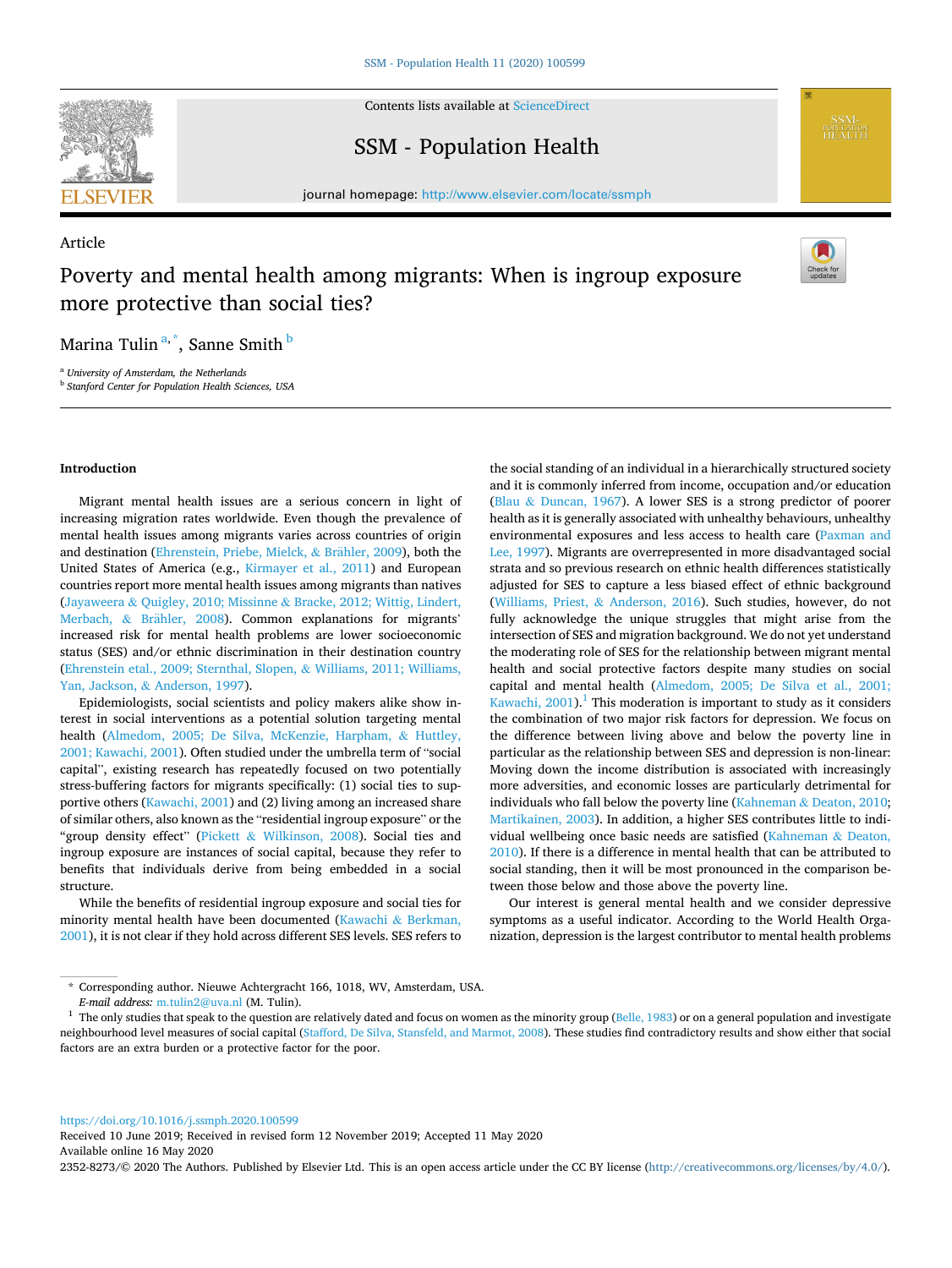([World Health Organization, 2001](#page-8-0)) and depression is highly comorbid with the second most common psychological disorder, namely anxiety, as well as a range of other psychological disorders ([Sartorius, Üstün,](#page-8-0)  Lecrubier, & [Wittchen, 1996](#page-8-0)). We focus on the Netherlands, a country where depressive disorders have been found to be up to three times more prevalent among first and second generation migrants<sup>2</sup> compared to Dutch natives [\(De Wit et al., 2008](#page-7-0)), despite it's relatively low socioeconomic inequality and high intercultural tolerance [\(Malmusi, 2015](#page-8-0)). This allows for a conservative test that contributes to the current debate on migrant health: we show that the benefits of social capital for migrant mental health depend on socioeconomic standing even when socioeconomic differences are small.

#### **Background and theory**

Migrants in the Netherlands are at higher risk of depression and studies have explored various explanations, such as the strain of migration, economic hardship or ethnic discrimination [\(De Wit et al.,](#page-7-0)  [2008;](#page-7-0) Missinne & [Bracke, 2012](#page-8-0); [Veling et al., 2007\)](#page-8-0). Despite different proximate explanations, the same ultimate explanation is shared: being a minority member is stressful ([Williams, Yan, Jackson,](#page-8-0) & Anderson, [1997\)](#page-8-0). Ethnic minorities experience elevated stress levels in a range of life domains, such as finances, occupation, and relationships ([Sternthal](#page-8-0)  [et al., 2011](#page-8-0)), which makes them more vulnerable to depression. If migrant mental health issues are to a large extent the result of exposure to stress, then protective factors are those that prevent or buffer against stress. Building on the broad social capital literature, we focus on residential ingroup exposure and relevant social ties.

#### *Residential ingroup exposure*

Residential ingroup exposure is a segregation concept that captures the degree of potential ingroup member contact in the proximity of home (Iceland & [Weinberg, 2002](#page-7-0)).<sup>3</sup> Exposure does not necessarily entail substantive social relationships. Instead, it captures whom migrants see as they go about their day-to-day activities. Even at the absence of realized ties, recognizing and being recognized by familiar others contributes to one's sense of belonging (Blokland  $\&$  [Nast, 2014\)](#page-7-0). Of course, exposure can lead to stronger connections important to one's sense of belonging and safety, but residential ties are typically weak if they exist at all [\(Mollenhorst, Volker,](#page-8-0) & Schutjens, 2009). This makes residential areas a well-suited context for the study of ingroup exposure (i.e., weak connections) and how it differs from stronger social ties.

Previous studies demonstrate that ethnic minorities living among more ethnic minorities report better mental health than those living among fewer, even though they tend to live in lower SES areas ([Pickett](#page-8-0)  $\&$ [Wilkinson, 2008\)](#page-8-0).<sup>4</sup> An often suggested explanation is that social belonging offsets the adverse effects of residential deprivation (Bécares, Nazroo, & [Stafford, 2009\)](#page-7-0). Additionally, higher residential ingroup exposure might reduce the likelihood of discrimination, which is an important source of poorer health (Bécares et al., 2009).

The benefits of residential ingroup exposure for mental health are usually studied for low SES rather than high SES ethnic minority groups (Pickett & [Wilkinson, 2008](#page-8-0)), potentially because areas of high residential ingroup exposure are typically areas of lower SES. Theoretically, residential areas might be more salient to poor migrants than they are to more affluent migrants because they spend more time in their local surroundings ([Mollenhorst et al., 2009](#page-8-0)). For example, mobility requires resources, such as access to cars and public transportation. And the unemployed, who make up a large portion of low socioeconomic status migrants, are less likely to leave their residential area every day for work like the employed do. Also, the benefits of residential ingroup exposure have typically been established for ethnic minorities rather ethnic majority members. Thus, in order to investigate if this relationship is specific to migrants, we also test if the effect is stronger for migrants than for natives.

**H1a**. The negative effect of residential ingroup exposure on migrant depression is stronger below than above the poverty line

**H1b**. The negative effect of residential ingroup exposure on depression below the poverty line is stronger for migrants than for natives.

#### *Social ties*

Unlike residential ingroup exposure, social ties are meaningful, relatively deliberate social connections that require individual investments to be created and maintained ([Lin, 2001\)](#page-8-0). Individuals use their ties for different types of support. Emotional support refers to reassurance or an empathic ear, and instrumental support entails concrete information or tangible resources ([Lin, 2001](#page-8-0)).

Some networks are better equipped to provide support than others. We discuss four network characteristics indicative of support, namely network size, contact frequency, ties to natives, and diversity in resources. First, larger networks are indicative of social integration, which benefits mental health. Having more social ties also increases the likelihood of having at least one tie that is available for support at a given moment. Knowing that support is available, even if never mobilized, is a valuable asset for mental health.

Second, ties of higher contact frequency benefit mental health because face-to-face interaction induces relaxation and reduces blood pressure and heart rate (Uvnäs-Moberg, 1998). Compared to communicating via email or phone, socializing in person can be twice as effective in reducing the risk of depression ([Teo et al., 2015](#page-8-0)).

Third, ties to natives can provide a gateway to benefits of the dominant culture. For example, discrimination is known to discourage migrants from engaging in destination country institutions, such as health care facilities ([Lamkaddem, Essink-Bot, Deville, Foets,](#page-8-0) & Stronks, [2012\)](#page-8-0). Being friends with natives might aid in increased utilization of health care.

Fourth, having social connections with various socioeconomic positions is indicative of better instrumental social resources (Lin  $&$  Dumin, [1986; Van der Gaag, 2005\)](#page-8-0). In a hierarchical society, structural positions (e.g., occupations or education backgrounds) reflect access to different types of resources. Ties to others located in different social strata, imply access to a wider variety of resources, such as information on health care providers or health knowledge, but also practical help, such as doing groceries, taking up household tasks or taking care of the kids ([Song](#page-8-0) & [Lin, 2009](#page-8-0)). This benefits mental health.

It is theoretically ambiguous how the relationship between these four types of social ties and mental health varies by poverty status. On the one hand, poverty might amplify the positive relation between social ties and mental health. The social ties of poor migrants could be wellsuited to provide empathy as shared levels of disadvantage provide the possibility for unique understanding of each other's problems. Moreover, the need contingency argument suggests that support provided by one's social ties is especially helpful for individuals in need (Song  $&$  [Chen, 2014\)](#page-8-0). Relative to natives, migrants are more likely to be

<sup>&</sup>lt;sup>2</sup> We use the term "migrant" to refer to both 1st and 2nd generation migrants (at least one of their parents were born outside of the Netherlands). We chose to include 2nd generation migrants as migrants because several 2nd generation migrant groups are known to experience similar structural disadvantages as their parents and are therefore central to the public migration and integration debate (Algan et al., 2010; Crul & Schneider, 2013; Heath et al., 2008).

 $3$  This does not refer to other residential-segregation concepts (e.g., ethnic enclaves or racial residential segregation) that capture additional aspects of segregation (e.g., cultural identity and economic activity) ([Abrahamson, 2005\)](#page-7-0).<br>Such concepts are beyond the scope of this paper.

<sup>&</sup>lt;sup>4</sup> The group density effect has also been studied for other marginalized groups like working class ethnic majority members and has found similar effects [\(Small, Garidner, Barnes, Gott, Halpin, Payne, Seamark, 2012](#page-8-0)), but most studies focus on ethnic or racial minorities and migrants.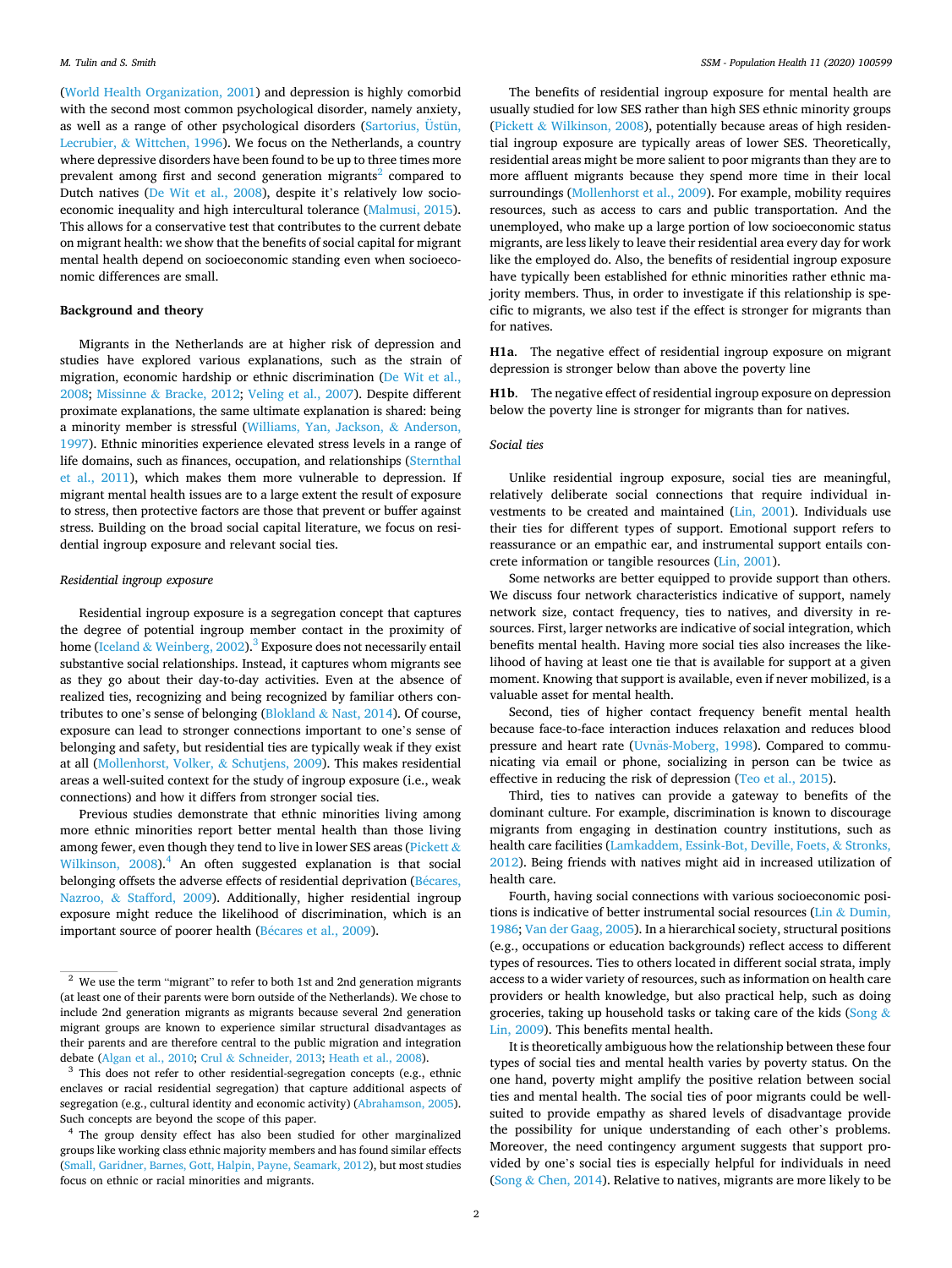in need of help, especially if they are poor. We therefore suggest the following hypotheses:

**H2a**. The negative effect of relevant social ties on migrant depression is stronger below than above the poverty line

**H2b**. The negative effect of relevant social ties on depression below the poverty line is stronger for migrants than for natives.

On the other hand, it is also possible that social ties of migrants below the poverty line are less able to provide support as they are struggling with problems of their own. Or put differently, the cumulative advantage of homophily might apply such that valuable resources are shared only within wealthier social circles [\(Lin, 2000](#page-8-0); Lin & [Erickson,](#page-8-0)  [2008\)](#page-8-0). We then expect that migrants above the poverty line and natives benefit more from their social ties. Accordingly, we formulate competing hypotheses to H2a and H2b:

**H3a**. The negative effect of relevant social ties on migrant depression is weaker below than above the poverty line

**H3b**. The negative effect of relevant social ties on depression below the poverty line is weaker for migrants than for natives.

#### **Methods**

#### *Data*

We analyzed the Longitudinal Internet Studies for the Social sciences (LISS) Immigrant panel [\(Scherpenzeel](#page-8-0) & Das, 2010) combined with population register data from Statistics Netherlands. The panel is based on monthly online household surveys among 2,400 respondents who are split into roughly equal numbers of natives,  $1<sup>st</sup>$  and  $2<sup>nd</sup>$  generation migrants who are proportionally representative of the Dutch population.

**Recruitment and sampling.** First, a sample of immigrants stratified by ethnicity and weighted by household size was drawn from the population register of Statistics Netherlands. $5$  The aim of stratifying the sample by ethnicity was to build a proportionally representative sample of the six most important ethnic minority groups in the Netherlands (Moroccan, Turkish, Surinamese, Antillean, Indonesian and South African) as well as a control group of Dutch natives. All sampled individuals received an invitation letter and a phone or a home visit follow-up. Participants without a computer or Internet connection, were provided with a PC and a broadband Internet connection.

We combined two LISS surveys: the personal network (August 2010) and the health survey (November 2010). Twelve hundred and four respondents completed both surveys. Sixty-seven percent of respondents agreed to have their data linked with population register data from Statistics Netherlands, leaving a sample of 810 respondents with complete information. To understand the impact of attrition, we compared our analytical sample to the complete LISS Immigrant panel in 2010 (see Table A in the Supplemental Material). The samples were similar with regard to ethnicity, gender, age and income, and cell sizes were sufficiently large to produce meaningful predictions. Still, we deal with missing information by employing multiple imputation (see Analytical strategy). Descriptive statistics of respondents and districts in our analytical sample are displayed in Table 1.

## *Dependent variables*

Our outcomes variable is self-rated depressive symptoms as measured with the 5-item Mental Health Inventory (MHI-5). The MHI-5 is a short version of the 38-item Mental Health Inventory. Several studies compared the psychometrics properties of the MHI-5 with longer

3

**Table 1** 

|                              | <b>Natives</b> |           | Migrants |           |              |
|------------------------------|----------------|-----------|----------|-----------|--------------|
|                              | Mean           | <b>SD</b> | Mean     | <b>SD</b> | 0/6          |
|                              |                |           |          |           | missing      |
| <b>Respondent level</b>      |                |           |          |           |              |
| Depressive symptoms          | 2.38           | 0.84      | 2.59     | 0.92      | .26          |
| Monthly household income (x  | 1.57           | 3.73      | 1.59     | 6.19      | .10          |
| 1000)                        |                |           |          |           |              |
| Poverty (60% of median)      | 0.26           | 0.44      | 0.41     | 0.49      | .10          |
| Poverty (50% of median)      | 0.15           | 0.35      | 0.31     | 0.46      | .10          |
| Poverty (40% of median)      | 0.07           | 0.26      | 0.20     | 0.40      | .10          |
| Gender                       | 0.49           | 0.50      | 0.55     | 0.50      | $\mathbf{0}$ |
| Age                          | 45.05          | 15.30     | 41.56    | 15.38     | $\mathbf{0}$ |
| Marital status               | 0.83           | 0.59      | 0.78     | 0.72      | $\mathbf{0}$ |
| <b>Education</b> level       |                |           |          |           | $\mathbf{0}$ |
| Primary                      | 0.01           | 0.11      | 0.04     | 0.19      |              |
| Intermed. secondary          | 0.19           | 0.39      | 0.16     | 0.37      |              |
| Higher secondary             | 0.09           | 0.29      | 0.09     | 0.29      |              |
| Intermed. vocational         | 0.25           | 0.43      | 0.22     | 0.41      |              |
| Higher vocational            | 0.28           | 0.45      | 0.23     | 0.42      |              |
| University                   | 0.16           | 0.37      | 0.20     | 0.40      |              |
| No education or other        | 0.02           | 0.13      | 0.05     | 0.22      |              |
| # household members          | 2.90           | 1.26      | 2.73     | 1.50      | $\mathbf{0}$ |
| Network size                 | 2.94           | 1.61      | 2.73     | 1.70      | .41          |
| Contact frequency            | 2.31           | 1.37      | 2.19     | 1.48      | .41          |
| Native alters                | 2.15           | 1.56      | 2.10     | 1.66      | .43          |
| Network resource diversity   | 1.83           | 1.00      | 1.73     | 1.04      | .41          |
| <b>District level</b>        |                |           |          |           |              |
| Residential ingroup exposure |                |           |          |           | .02          |
| Low                          | 0.20           | 0.40      | 0.06     | 0.23      |              |
| Moderately low               | 0.12           | 0.32      | 0.16     | 0.37      |              |
| Moderately high              | 0.16           | 0.37      | 0.15     | 0.36      |              |
| High                         | 0.52           | 0.50      | 0.63     | 0.48      |              |
| Income per resident          | 22.18          | 4.20      | 21.70    | 4.88      | .43          |
| Degree of Urbanization       |                |           |          |           | $\Omega$     |
| Very strongly urban          | 0.15           | 0.35      | 0.32     | 0.47      |              |
| Strongly urban               | 0.31           | 0.46      | 0.31     | 0.46      |              |
| Moderately urban             | 0.23           | 0.42      | 0.18     | 0.39      |              |
| Somewhat urban               | 0.20           | 0.40      | 0.13     | 0.34      |              |
| Not urban                    | 0.11           | 0.31      | 0.06     | 0.23      |              |
| N                            | 704            |           | 1602     |           |              |

versions of the MHI as well as related scales, such as the 30-item General Health Questionnaire (e.g., [Berwick et al., 1991](#page-7-0); [Rumpf, Meyer, Hapke,](#page-8-0)  & [John, 2001](#page-8-0)). These studies document good predictive validity of the MHI-5 for detecting depression, with areas under the curve ranging from 0.88 ([Rumpf et al., 2001\)](#page-8-0) to 0.89 ([Berwick et al., 1991\)](#page-7-0).

Sample items of the MHI-5 are "I felt so down that nothing could cheer me up" or "I felt calm and peaceful" (reverse-coded). On a 6-point Likert scale (1 = never,  $6 =$  continuously), respondents indicated to what extent they had experienced these emotions in the past month. We averaged across the five items (Cronbach's alpha  $=$  .84). To test whether this measure captured the same construct across ethnic groups, we tested for measurement invariance (for details, see Supplemental Material pages 2–3). Our measure fulfilled the criteria for strong measurement invariance.

## *Independent variables*

**Poverty.** We coded poverty as a dichotomous variable (above (0) vs. below the poverty line (1)). We rely on a common definition of poverty, which views individuals as being poor if their income is below a certain percentage of a measure of central tendency in the population (e.g., mean or median; [Hagenaars, De Vos,](#page-7-0) & Zaidi, 1994). The median is often preferred because it is the most stable measure of central tendency, and common cut-off lines range from 40% to 60% of the population median. In line with this, we present results for different cut-offs, namely 60%, 50% and 40% of the Dutch population median in 2010 (i.e., €1692).

**Migration background.** We measured migration background as a binary variable (native (0), migrant (1)). Respondents are considered

<sup>5</sup> The population register contains personal information of all individuals registered in the Netherlands.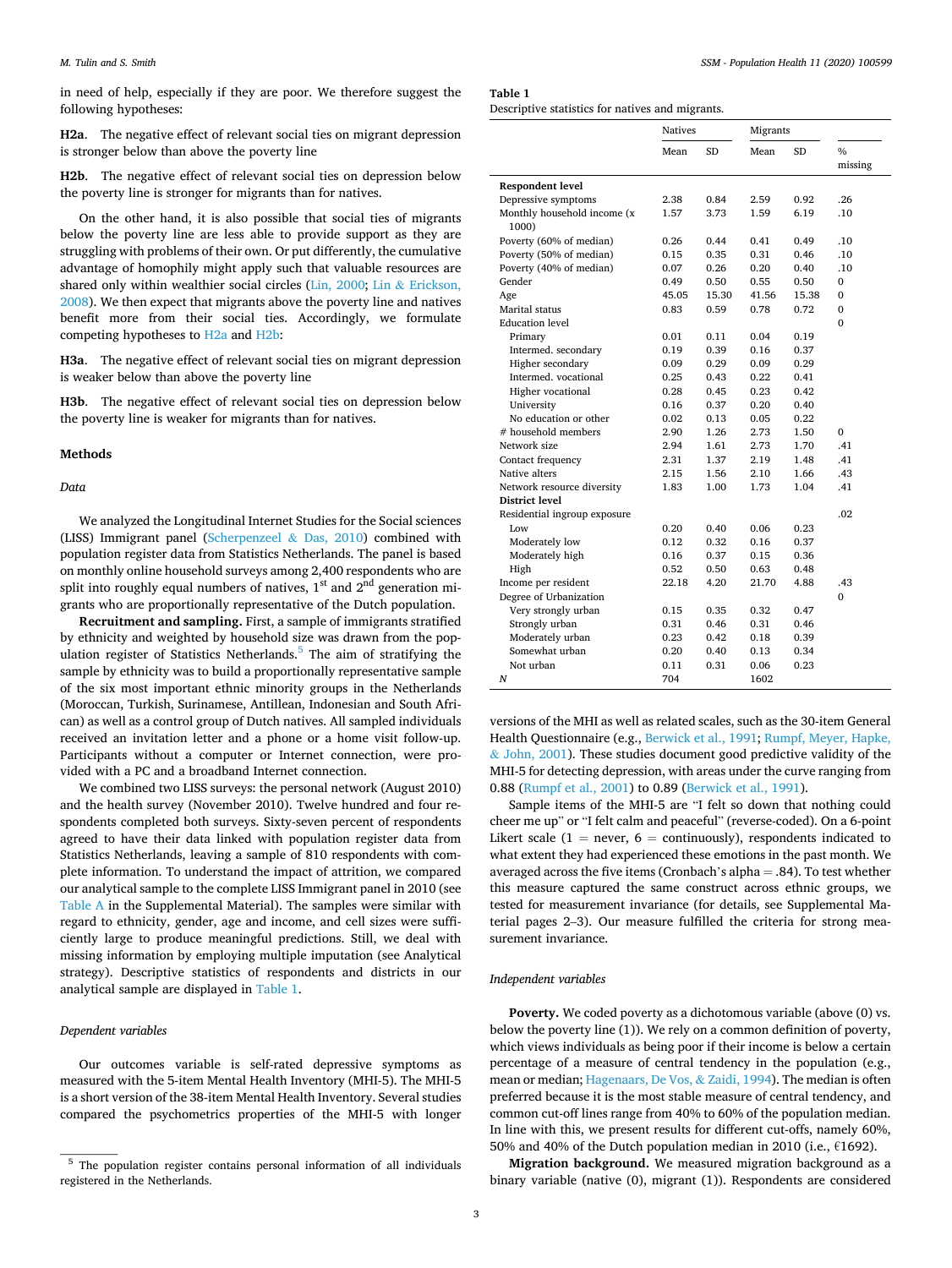migrants if they or at least one of their parents were born outside of the Netherlands. Even though knowing the birth place of respondents and parents allowed for more fine-grained measures of migration background (e.g., Western versus non-Western background), we settled on the binary distinction between natives and migrants because we expected our theoretical predictions to apply across different migrant groups.

**Residential ingroup exposure.** Statistics Netherlands (2010) provides residential composition data, such as the percentages of natives, Western migrants, and non-Western migrants at the district level. Districts had a median of 12,790 residents (min = 235; max = 107,845) and a mean surface of 12.84 km2 (SD = 13.40 km2).

To measure *residential ingroup exposure*, we first constructed a variable capturing the percentage of district residents who had the same ethnicity (i.e., natives, Western migrants, or non-Western migrants) as the respective respondent. We then recoded *residential ingroup exposure*  into four categories, because the continuous measure produced an analytical problem: The continuous measure strongly intersected with respondent ethnicity, such that residential ingroup exposure was on average much higher among natives (*Mean*  $= 81\%$ ) than migrants (*Mean*  $= 15\%$ ). This resulted in multicollinearity in our regression analyses. We attempted to resolve this by centering the variable around the group means. This did improve the multicollinearity problem, but did not fully remove it because the distributions were skewed in opposite directions for natives versus migrants, which would bias our estimates (i.e., the distribution of natives was skewed to the left and the distribution of migrants was skewed to the right).

We categorized residential ingroup exposure by first centering it around the group means. Because the distribution of natives was skewed to the left, and the distribution of migrants to the right, we then constructed a categorical variable capturing *residential ingroup exposure* at four levels (low, moderately low, moderately high, and high) which successively increased by roughly 5%. For natives, low *residential ingroup exposure* meant that less than 79% of residents were ingroups. Moderately low, moderately high and high meant that 80 and 84%, 85–89% and more than 90% were ingroups, respectively. For migrants, the categories from low to high *residential ingroup exposure* were split at less than 5% ingroups, 5–9%, 10–14%, and more than 15%.

## *Social ties*

Social ties were obtained with the name generator question "Most people discuss important things with people they know. If you look back at the last six months, with whom did you discuss important things?". Respondents could name up to five alters and answered follow-up questions such as alters' ethnicity, education, and contact frequency.

*Network size* is the total number of alters named. *Contact frequency* is an aggregate measure (range: 0, 5) counting the number of alters that ego meets at least once a week.6 *Ties to natives* are alters who were born in the Netherlands. *Network resource diversity* is an adaptation of the position generator, which typically captures alters who occupy different professional positions in the social hierarchy (Lin & [Dumin, 1986](#page-8-0)). Since we lack information on alter occupations, we settled on an adaption of the position generator which captures education levels (Van der Gaag, [2005\)](#page-8-0). We thus capture *Network resource diversity* as the number of alters with different education backgrounds (range: 0, 5). Higher numbers mean access to a wider range of educational levels, which indicates access to a wider range of socioeconomic resources.

#### *Control variables*

At the respondent level, we controlled for gender, age, education,

marital status, and household size. At the district-level, we controlled for SES (i.e., average yearly income per resident  $x \in 1000$ ) and degree of urbanization measured in five categories (1 = not urban, 5 = very strongly urban).

# *Analytical strategy*

We performed chained multiple equation analyses to impute missing values for key variables using the mi package in Stata (i.e., depressive symptoms; residential ingroup exposure and migration background).<sup>7</sup> The imputation model included all predictor and control variables for which we had complete information and was executed 10 times. We then conducted our regression analyses for the 10 datasets and combined the results as proposed by [Rubin \(1996\)](#page-8-0).

Our data included several respondents living in the same residential area, meaning that our observations were not independent. Therefore, we violated the independency assumption of OLS regression [\(Rauden](#page-8-0)bush & [Bryk, 2002; Snijders](#page-8-0) & Bosker, 2011) and needed to adjust our standard errors for clustering of respondents within residential areas as specified by [Rogers \(1993](#page-8-0)).

Our main population of interest are migrants, but we also report results for respondents without a migrant background in order to better understand whether our findings are unique to migrants. To this end, we interacted our predictors of interest (i.e., residential ingroup exposure; social ties) with migration background. We also present results of the full sample, non-poor respondents and poor respondents alongside each other and show results for different cut-off points of poverty (40%, 50% and 60% of the median income in the population).

#### **Results**

#### *Descriptive results*

On average, natives ( $M = 2.38$ ,  $SD = 0.84$ ) and migrants ( $M = 2.59$ ,  $SD = 0.92$ ) reported that they seldom to sometimes experienced depressive symptoms. Descriptively, migrants experienced depressive symptoms somewhat more often than natives. Migrants were also more likely to be located below the poverty line than natives. When defining poverty as earning less than 40% of the median population income, 7% of natives and 20% of migrants in our sample were below the poverty line. These numbers are 14% of natives and 31% of migrants for the 50% cut-off point, and 26% of natives and 41% of migrants for the 60% cutoff point. Lastly, natives lived among 81% ingroup members and migrants lived among 15% ingroup members on average.

# *Residential ingroup exposure*

[Table 2](#page-5-0) shows little evidence for associations between residential ingroup exposure and depressive symptoms. The associations were not significant among non-poor ([Table 2,](#page-5-0) Models 2a-c) and poor migrants ([Table 2](#page-5-0), Models 3a-c), so we did not find evidence for Hypothesis 1a and 1b. Among natives, we found that those below the 40% poverty line were significantly less depressed if residential ingroup exposure was moderately low compared to low  $(B = -1.19, SE = 0.45, 95\% CI =$  $-2.09$ ;  $-0.29$ ,  $p = .01$ , see [Table 2,](#page-5-0) Model 3c), but this effect was marginally significant for the 50% cut-off ([Table 2,](#page-5-0) Model 3b) and not significant below the 60% poverty line [\(Table 2](#page-5-0), Model 3a). Moderately high or high residential ingroup exposure was not associated with significantly fewer depressive symptoms among natives.

<sup>6</sup> Coding alters that ego meets at least once a month produced the same pattern of results in the regression analyses, but smaller effect sizes.

<sup>7</sup> We aimed to also impute missing values for poverty status and social tie variables. However, these imputation models did not converge because of very high correlations between our different poverty status variables, as well as very high correlations between social tie variables.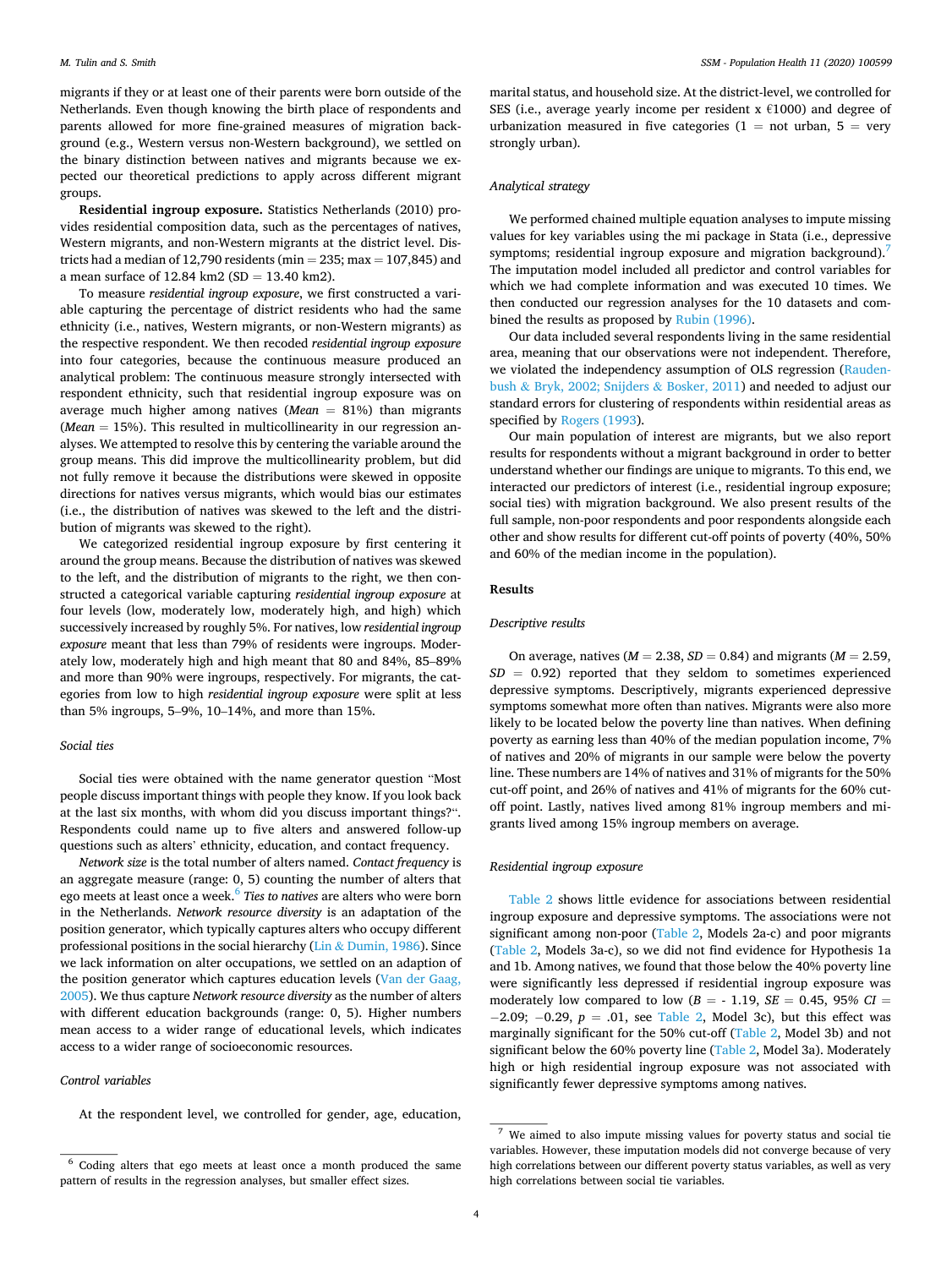#### <span id="page-5-0"></span>**Table 2**

Depressive symptoms regressed by residential ingroup exposure.

|                                     | All       | Non-poor      |               |               | Poor          |               |               |  |  |
|-------------------------------------|-----------|---------------|---------------|---------------|---------------|---------------|---------------|--|--|
|                                     | (1)       | (2a)          | (2b)          | (2c)          | (3a)          | (3b)          | (3c)          |  |  |
|                                     |           | 60% of median | 50% of median | 40% of median | 60% of median | 50% of median | 40% of median |  |  |
| Migrant                             | 0.10      | 0.04          | 0.16          | 0.18          | 0.35          | $-0.14$       | $-0.50$       |  |  |
|                                     | (0.14)    | (0.16)        | (0.16)        | (0.15)        | (0.31)        | (0.34)        | (0.43)        |  |  |
| <b>Residential Ingroup Exposure</b> |           |               |               |               |               |               |               |  |  |
| Low                                 | Ref.      | Ref.          | Ref.          | Ref.          | Ref.          | Ref.          | Ref.          |  |  |
| Moderately low                      | $-0.22$   | $-0.11$       | $-0.10$       | $-0.08$       | $-0.49$       | $-0.78^{+}$   | $-1.19*$      |  |  |
|                                     | (0.14)    | (0.16)        | (0.14)        | (0.14)        | (0.29)        | (0.43)        | (0.45)        |  |  |
| Moderately high                     | $-0.05$   | $-0.13$       | $-0.03$       | 0.04          | 0.37          | 0.38          | $-0.44$       |  |  |
|                                     | (0.13)    | (0.14)        | (0.13)        | (0.13)        | (0.35)        | (0.45)        | (0.77)        |  |  |
| High                                | $-0.13$   | $-0.14$       | $-0.09$       | $-0.04$       | $-0.00$       | $-0.20$       | $-0.70$       |  |  |
|                                     | (0.14)    | (0.17)        | (0.15)        | (0.14)        | (0.29)        | (0.38)        | (0.54)        |  |  |
| Migrant x Moderately low            | 0.05      | $-0.03$       | $-0.10$       | $-0.11$       | 0.10          | 0.62          | 0.96          |  |  |
|                                     | (0.19)    | (0.21)        | (0.20)        | (0.20)        | (0.39)        | (0.53)        | (0.58)        |  |  |
| Migrant x Moderately high           | $-0.07$   | 0.04          | $-0.11$       | $-0.16$       | $-0.66$       | $-0.41$       | 0.31          |  |  |
|                                     | (0.19)    | (0.21)        | (0.20)        | (0.20)        | (0.49)        | (0.56)        | (0.84)        |  |  |
| Migrant x High                      | 0.14      | 0.13          | 0.02          | $-0.01$       | $-0.14$       | 0.32          | 0.86          |  |  |
|                                     | (0.19)    | (0.24)        | (0.22)        | (0.21)        | (0.42)        | (0.48)        | (0.65)        |  |  |
|                                     | (0.13)    | (0.15)        | (0.14)        | (0.13)        | (0.26)        | (0.31)        | (0.40)        |  |  |
| Constant                            | $3.49***$ | $3.44***$     | $3.16***$     | $3.25***$     | $3.01***$     | $3.36***$     | $3.40***$     |  |  |
|                                     | (0.28)    | (0.37)        | (0.33)        | (0.31)        | (0.48)        | (0.55)        | (0.72)        |  |  |
| Observations                        | 1373      | 896           | 1034          | 1152          | 477           | 339           | 221           |  |  |

Note: Standard errors in parentheses+ $p < 0.10$ , \* $p < 0.05$ , \*\* $p < 0.01$ , \*\*\* $p < 0.001$ . All models are adjusted for respondent gender, age, education, marital status, household size, and district level of urbanization and average income per district resident.

*Social ties* 

We found no significant associations between social ties and depressive symptoms in the poor sample among either migrants or natives.<sup>8</sup> Thus, the data did not support Hypothesis 2a and 2b.

We did find a negative marginally significant association for network size and depressive symptoms among migrants who were above 40% cut-off point ( $B = -0.08$ ,  $SE = 0.04$ ,  $95\%$   $CI = -0.16$ ; 0.01,  $p = .07$ , [Table 3](#page-6-0), Model 4c). Associations between network size and depressive symptoms for migrants above the 50% and the 60% line were in the expected direction, but were not significant (Models 4a and b, respectively). We also found that compared to natives, migrants with higher contact frequency reported fewer depressive symptoms when they were above the poverty line at 60% ( $B = -0.11$ ,  $SE = 0.06$ , 95%  $CI = -0.22$ ;  $-0.002$ ,  $p = .047$ , Model 5a), as well as 50% ( $B = -0.12c$ ,  $SE = 0.05$ , 95%  $CI = -0.23$ ;  $-0.02$ ,  $p = 0.02$ , Model 5b), and 40% of the population median income ( $B = -0.13$ ,  $SE = 0.05$ ,  $95% CI = -0.23$ ;  $-0.03$ ,  $p = 0.01$ , Model 5c).

We found that migrants above the 50% cut-off point reported fewer depressive symptoms compared to natives if they had ties to more natives ( $B = -0.07$ ,  $SE = 0.04$ ,  $95% CI = -0.16$ ;  $0.01$ ,  $p = .09$ , Model 6b). A similar association was found for migrants above the 40% cut-off point  $(B = -0.07, SE = 0.04, 95\% CI = -0.15; 0.01, p = .07, Model 6c).$ 

Network resource diversity was also negatively associated with depressive symptoms among non-poor migrants compared to natives, with marginal significance levels. This was found for all cut-off points of poverty ( $B = -0.16$ ,  $SE = 0.08$ ,  $95% CI = -0.32$ ;  $0.01$ ,  $p = .06$ , Model 7a;  $B = -0.13$ ,  $SE = 0.08$ ,  $95% CI = -0.28$ ; 0.02,  $p = .09$ , Model 7b;  $B = -0.28$ ; 0.02,  $p = .09$ 0.13,  $SE = 0.07$ , 95%  $CI = -0.27$ ; 0.01,  $p = .07$ , Model 7c).

Overall, these findings are in line with Hypothesis 3a. The benefits of social ties were found for non-poor rather than poor migrants. The results do not support Hypothesis 3b, because social ties were positively related to depressive symptoms among natives across all levels of poverty ([Table 3](#page-6-0), Models 4a-6c).

# **Discussion**

We aimed to show how poverty relates to the buffering properties of residential ingroup exposure and social ties for mental health among migrants. The need contingency argument predicts that poor migrants benefit more from protective factors relative to non-poor migrants or natives, because protective factors are most helpful when individuals are in need [\(Fernandez et al., 2015](#page-7-0); [Moskowitz, Vittinghoff,](#page-8-0) & Schmidt, [2013\)](#page-8-0). The cumulative advantage of homophily argument, however, states the opposite: a more disadvantaged SES position limits access to protective factors ([Lin, 2000;](#page-8-0) Lin & [Erickson, 2008;](#page-8-0) [McPherson,](#page-8-0)  [Smith-Lovin,](#page-8-0) & Cook, 2001).

Our results show some evidence for the cumulative advantage of homophily argument, but only regarding the protective factor of social ties. Whereas social ties do not seem to alleviate depression among migrants below the poverty line, non-poor migrants did report better mental health when they have larger networks, higher contact frequency, and more natives and diversity in their network resources. This supports previous work showing that those who are better off are also better equipped to build up support systems. Interestingly, we found these benefits for migrants above the poverty line, but not for natives above the poverty line. Still, effect sizes were very small and some only marginally significant. It remains to be shown whether observed associations correspond to meaningful differences.

The data did not corroborate the expectation that residential ingroup exposure is related to depression symptoms among migrants. This null result might be explained by our use of a Dutch sample, whereas most previous studies were conducted in the US or the UK. Compared to the US and UK, inequality and residential segregation are relatively low in the Netherlands ([Musterd, 2005](#page-8-0)). The Netherlands provides generous social welfare benefits, has relatively low levels of crime, and relatively high prosperity, such that even areas of higher migrant concentration provide their residents with good public services. Also several others document that neighbourhood effects found in the UK and US only partly replicate in the Netherlands [\(Miltenburg, 2017; Musterd, De Vos,](#page-8-0)  Das, & [Latten, 2012\)](#page-8-0). Our findings highlight the importance of cross-cultural comparisons to clarify what aspects of the social structure produce the benefits of residential ingroup exposure in some countries but not in others. Relatedly, it also calls for more research on the specific mechanisms that link residential ingroup exposure to mental health.

<sup>8</sup> For reasons of brevity, results for social ties among poor respondents (all non-significant) are not reported in tables, but they can be obtained from the first author upon request.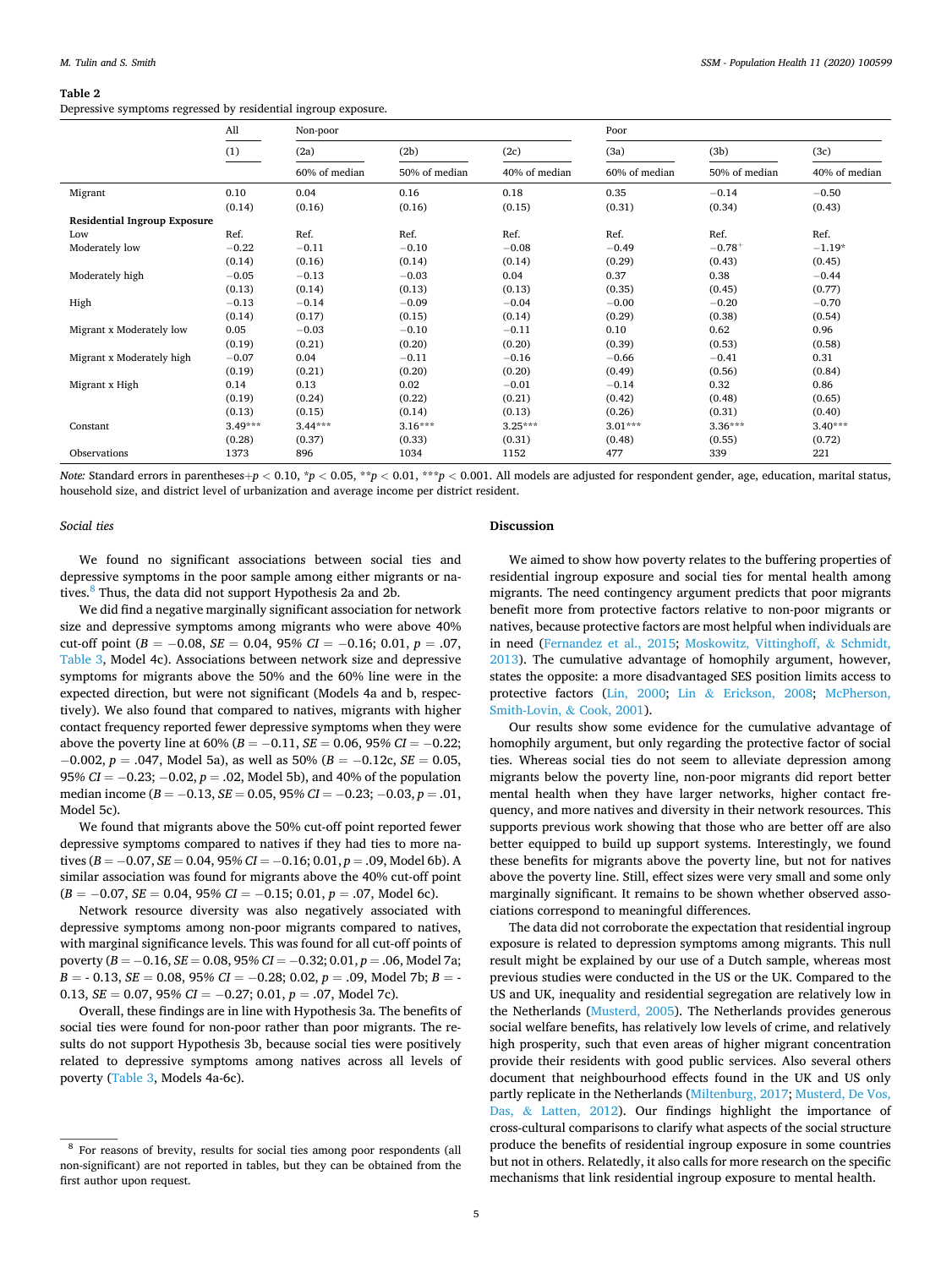#### <span id="page-6-0"></span>**Table 3**

Depressive symptoms regressed by social ties.

|                                     | Network size     |                   |                   | Contact frequency  |                    |                    | Ties to natives  |                      |                      | Network resource diversity |                   |                   |
|-------------------------------------|------------------|-------------------|-------------------|--------------------|--------------------|--------------------|------------------|----------------------|----------------------|----------------------------|-------------------|-------------------|
|                                     | (4a)             | (4b)              | (4c)              | (5a)               | (5b)               | (5c)               | (6a)             | (6b)                 | (6c)                 | (7a)                       | (7b)              | (7c)              |
|                                     | 60% of<br>median | 50% of<br>median  | 40% of<br>median  | 60% of<br>median   | 50% of<br>median   | 40% of<br>median   | 60% of<br>median | 50% of<br>median     | 40% of<br>median     | 60% of<br>median           | 50% of<br>median  | 40% of<br>median  |
| Migrant                             | 0.24<br>(0.23)   | $0.47*$<br>(0.23) | $0.52*$<br>(0.22) | 0.28<br>(0.22)     | $0.53*$<br>(0.23)  | $0.57*$<br>(0.22)  | 0.11<br>(0.20)   | $0.37^{+}$<br>(0.21) | $0.40^{+}$<br>(0.20) | 0.31<br>(0.22)             | $0.48*$<br>(0.22) | $0.51*$<br>(0.21) |
| Social ties                         |                  |                   |                   |                    |                    |                    |                  |                      |                      |                            |                   |                   |
| Network size                        | $0.07*$          | $0.08**$          | $0.07*$           |                    |                    |                    |                  |                      |                      |                            |                   |                   |
|                                     | (0.03)           | (0.03)            | (0.03)            |                    |                    |                    |                  |                      |                      |                            |                   |                   |
| Migrant x<br>Network size           | $-0.07$          | $-0.07$           | $-0.08^{+}$       |                    |                    |                    |                  |                      |                      |                            |                   |                   |
|                                     | (0.05)           | (0.04)            | (0.04)            |                    |                    |                    |                  |                      |                      |                            |                   |                   |
| Contact                             |                  |                   |                   | $0.08*$            | $0.09*$            | $0.08*$            |                  |                      |                      |                            |                   |                   |
| frequency                           |                  |                   |                   |                    |                    |                    |                  |                      |                      |                            |                   |                   |
| Migrant x                           |                  |                   |                   | (0.04)<br>$-0.11*$ | (0.04)<br>$-0.12*$ | (0.04)<br>$-0.13*$ |                  |                      |                      |                            |                   |                   |
| Contact                             |                  |                   |                   |                    |                    |                    |                  |                      |                      |                            |                   |                   |
| frequency<br>Native alters          |                  |                   |                   | (0.06)             | (0.05)             | (0.05)             | $0.07*$          | $0.07*$              | $0.07*$              |                            |                   |                   |
|                                     |                  |                   |                   |                    |                    |                    | (0.03)           | (0.03)               | (0.03)               |                            |                   |                   |
| Migrant x                           |                  |                   |                   |                    |                    |                    | $-0.06$          | $-0.07$ <sup>+</sup> | $-0.07^{+}$          |                            |                   |                   |
| Native alters                       |                  |                   |                   |                    |                    |                    |                  |                      |                      |                            |                   |                   |
|                                     |                  |                   |                   |                    |                    |                    | (0.04)           | (0.04)               | (0.04)               | $0.12*$                    | $0.11*$           | $0.09^{+}$        |
| Diversity in<br>network             |                  |                   |                   |                    |                    |                    |                  |                      |                      |                            |                   |                   |
| resources                           |                  |                   |                   |                    |                    |                    |                  |                      |                      | (0.06)                     | (0.05)            | (0.05)            |
| Migrant x                           |                  |                   |                   |                    |                    |                    |                  |                      |                      | $-0.16+$                   | $-0.13^{+}$       | $-0.13^{+}$       |
| Diversity in                        |                  |                   |                   |                    |                    |                    |                  |                      |                      |                            |                   |                   |
| network                             |                  |                   |                   |                    |                    |                    |                  |                      |                      | (0.08)                     | (0.08)            | (0.07)            |
| resources                           |                  |                   |                   |                    |                    |                    |                  |                      |                      |                            |                   |                   |
| <b>Residential Ingroup Exposure</b> |                  |                   |                   |                    |                    |                    |                  |                      |                      |                            |                   |                   |
| Low                                 | Ref.             | Ref.              | Ref.              | Ref.               | Ref.               | Ref.               | Ref.             | Ref.                 | Ref.                 | Ref.                       | Ref.              | Ref.              |
| Moderately low                      | 0.04             | 0.01              | 0.06              | 0.03               | 0.01               | 0.06               | 0.02             | $-0.00$              | 0.05                 | 0.02                       | $\!-0.00$         | 0.05              |
|                                     | (0.20)           | (0.17)            | (0.17)            | (0.20)             | (0.18)             | (0.17)             | (0.20)           | (0.18)               | (0.17)               | (0.20)                     | (0.18)            | (0.17)            |
| Moderately                          | $-0.14$          | $-0.05$           | 0.03              | $-0.15$            | $-0.06$            | 0.03               | $-0.19$          | $-0.09$              | 0.00                 | $-0.17$                    | $-0.08$           | 0.02              |
| high                                |                  |                   |                   |                    |                    |                    |                  |                      |                      |                            |                   |                   |
|                                     | (0.16)           | (0.15)            | (0.15)            | (0.16)             | (0.15)             | (0.15)             | (0.16)           | (0.15)               | (0.15)               | (0.16)                     | (0.16)            | (0.15)            |
| High                                | $-0.11$          | $-0.06$           | 0.03              | $-0.12$            | $-0.07$            | 0.02               | $-0.19$          | $-0.11$              | $-0.02$              | $-0.12$                    | $-0.08$           | 0.01              |
|                                     | (0.19)           | (0.17)            | (0.16)            | (0.18)             | (0.17)             | (0.16)             | (0.17)           | (0.16)               | (0.16)               | (0.19)                     | (0.17)            | (0.16)            |
| Migrant x Mod.<br>low               | $-0.13$          | $-0.29$           | $-0.30$           | $-0.10$            | $-0.26$            | $-0.27$            | $-0.11$          | $-0.26$              | $-0.27$              | $-0.10$                    | $-0.26$           | $-0.28$           |
|                                     | (0.26)           | (0.26)            | (0.25)            | (0.27)             | (0.26)             | (0.25)             | (0.25)           | (0.25)               | (0.24)               | (0.26)                     | (0.26)            | (0.25)            |
| Migrant x Mod.<br>high              | 0.11             | $-0.16$           | $-0.20$           | 0.13               | $-0.15$            | $-0.19$            | 0.19             | $-0.09$              | $-0.13$              | 0.15                       | $-0.14$           | $-0.18$           |
|                                     | (0.24)           | (0.26)            | (0.25)            | (0.24)             | (0.26)             | (0.25)             | (0.24)           | (0.25)               | (0.25)               | (0.24)                     | (0.26)            | (0.25)            |
| Migrant x High                      | 0.22             | $-0.05$           | $-0.10$           | 0.24               | $-0.04$            | $-0.09$            | 0.36             | 0.06                 | $-0.00$              | 0.24                       | $-0.03$           | $-0.08$           |
|                                     | (0.29)           | (0.28)            | (0.26)            | (0.29)             | (0.28)             | (0.27)             | (0.27)           | (0.27)               | (0.26)               | (0.29)                     | (0.28)            | (0.27)            |
|                                     | (0.04)           | (0.04)            | (0.03)            | (0.04)             | (0.04)             | (0.03)             | (0.04)           | (0.04)               | (0.03)               | (0.04)                     | (0.04)            | (0.03)            |
| Constant                            | $3.29***$        | $2.63***$         | $2.73***$         | $3.31***$          | $2.62***$          | $2.70***$          | $3.37***$        | $2.71***$            | $2.81***$            | $3.42***$                  | $2.67***$         | $2.77***$         |
|                                     | (0.35)           | (0.48)            | (0.39)            | (0.38)             | (0.50)             | (0.41)             | (0.34)           | (0.47)               | (0.38)               | (0.35)                     | (0.49)            | (0.40)            |
| Observations                        | 554              | 638               | 706               | 554                | 638                | 706                | 540              | 624                  | 692                  | 554                        | 638               | 706               |

*Note:* Standard errors in parentheses +p < .10, \*p < .05, \*\*p < .01, \*\*\*p < .001. All models are adjusted for respondent gender, age, education, marital status, household size, and district level of urbanization and average income per district resident. Results presented are for non-poor respondents. Ties to natives refers to ties to Dutch natives, meaning that they were born in the Netherlands and that both their parents were born in the Netherlands.

A recent discussion in social network research is whether support can be found in weak or strong ties. Traditionally, support was thought to be primarily offered by strong ties (see: [Granovetter, 1973\)](#page-7-0), but recent work shows that individuals also avoid strong ties and confide in weak ties that underwent similar experiences, happen to be available, and are most likely to provide empathy ([Small, 2017\)](#page-8-0). We expected that residential areas of many ingroup members offer a large pool of potentially empathic others who are readily available. Our results do not corroborate this idea. Instead, they show that among migrants, stronger ties are beneficial to mental health. This is in line with recent work highlighting the mental health benefits of family ties, which are among the strongest type of social ties (Löbel, 2019).

# *Limitations and future research*

A current issue in the debate around migrant status is the question of

how many generations researchers should include to define migration background. We chose to include second-generation migrants as migrants instead of natives. This is because several second-generation migrant groups are known to suffer from similar structural disadvantages as their parents and are therefore central to the public debate on migration and integration [\(Algan, Dustmann, Glitz,](#page-7-0) & Manning, 2010; [Heath, Rothon,](#page-7-0) & Kilpi, 2008). The same can be said for migrants of different ethnic backgrounds: while migrants of different ethnic backgrounds have their unique struggles, they also experience similar structural disadvantages. Unfortunately, our data do not allow for further distinction between first- and second-generation migrants and specific ethnic groups. It would be valuable if future research could address the diverse experiences of different types of migrants. For example, first-generation migrants experience the strain of migration and several barriers that second-generation migrants are less likely to experience (e.g., language proficiency). In addition, better data can help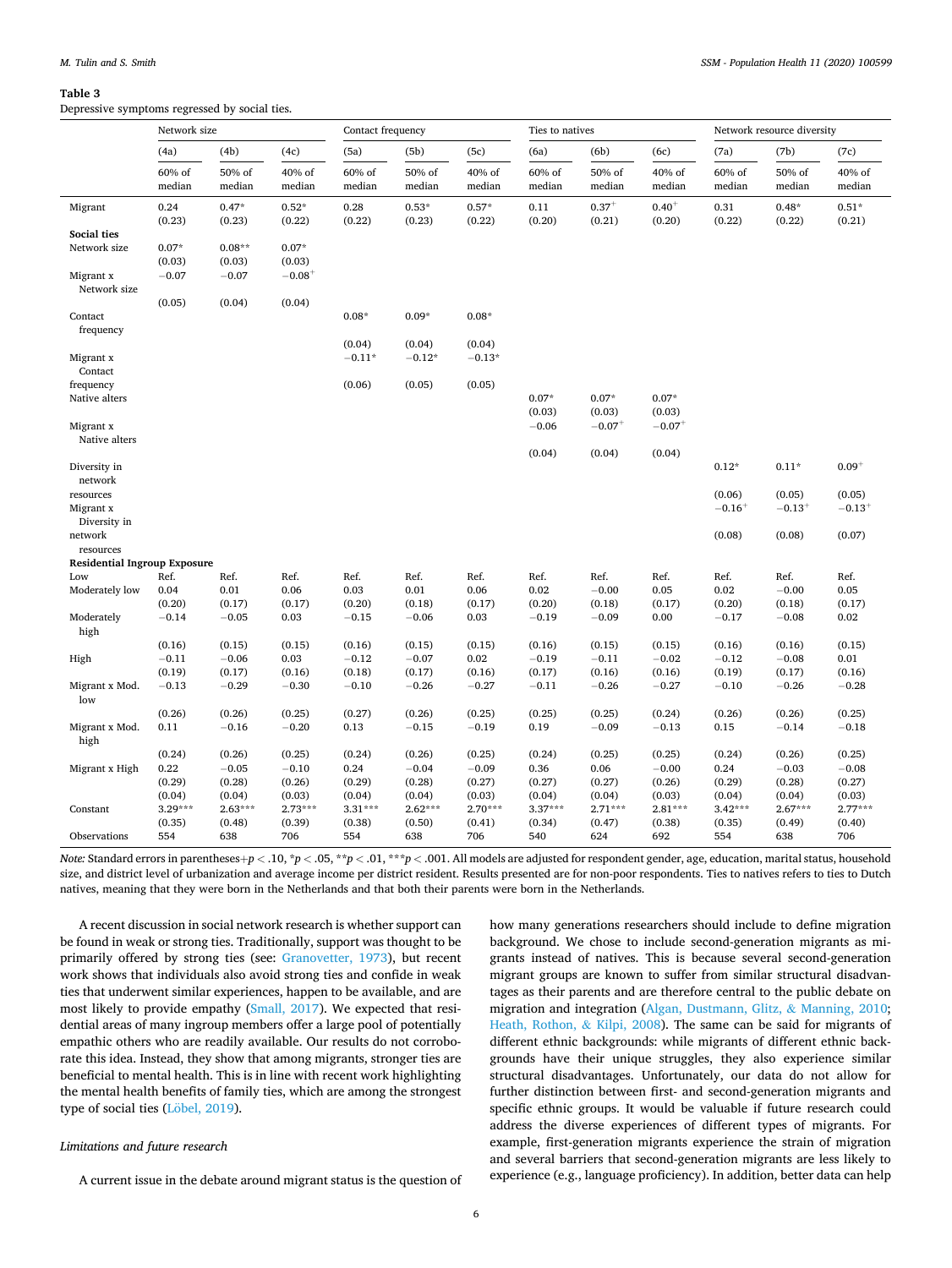<span id="page-7-0"></span>to disentangle poverty and generation effects. If first-generation migrants are more likely to be poor, then it is unclear if our results reflect the effect of poverty status or of being a first-generation migrant.

A second set of limitations stems from the data collection design, which might have introduced selection bias. Even though the panel was carefully selected and supplemented to reduce selection bias, respondents were free to opt in or out of individual surveys, which led to a relatively large number of missing data on key variables. To minimize attrition bias, we performed multiple imputations where possible. We also reported similarities and differences between characteristics of the analytical sample and the population. Additional biases that we were unable to account for can be addressed in future research by estimating individual-level fixed effects.

A third avenue for future research is to examine varying tie strengths. Our conclusions about the relationship between depressive symptoms and social ties concern relatively strong social ties. While strong ties could be more willing to provide the types of support needed when suffering psychologically, weak ties might also matter, because they contribute to a sense of belonging to a larger social group. Even though we touched on such a sense of belonging by our inclusion of residential ingroup exposure, we suggest more direct measures of weaker social ties. Previous research, however, has shown that migrants do not suffer from a lack of strong ties. Their overall networks are smaller, in part because they contain fewer weak ties ([Lin, 2000](#page-8-0); [Marsden, 1988\)](#page-8-0). If it is true that networks of migrants and natives differ primarily with regard to weak ties and that weak ties matter for mental health, then future research could also include data on ties of varying strength.

#### **Conclusions**

The above results enable reconciling the contrasting views that more disadvantaged groups benefit more from protective factors (need contingency argument) versus that those who are more disadvantaged are less equipped to build up support systems (cumulative advantage of homophily argument). We show that migrants below the poverty line do not benefit from either residential ingroup exposure or social ties. Our findings regarding residential ingroup exposure are particularly surprising, because this type of protective factor does not require individual investments in the form of relationship formation, maintenance and extending or returning favors, which means that this type of protective factor should benefit migrants in poverty. Unlike much previous research conducted in the US and UK context, however, we were unable to establish benefits of residential ingroup exposure in the context of the Netherlands. Our findings imply that the benefits of residential ingroup exposure for migrants (or the group density effect) might be contextdependent. We do find that social ties are beneficial for mental health, but only among migrants who are non-poor. This suggests that migrants who are better equipped to invest in protective factors are more likely to reap benefits for their mental health. This lends support to the cumulative advantage of homophily, suggesting that those who already occupy advantaged positions are able to reap more benefits from their networks. We conclude that policies aimed at reducing health inequalities that stem from intersections of poverty and ethnic minority status should pay special attention to cumulative (dis)advantages emerging from homophily.

## **Ethics statement**

We used secondary data from the Longitudinal Internet Studies for the Social Sciences (LISS) Immigrant Panel which was collected by CentERdata: Institute for data collection and research, Tilburg, the Netherlands. CentERdata confirms that all respondents provided informed consent and further states that in the Netherlands, ethics approvals is not required for questionnaire research among adults. However, CentERdata abides by the European General Data Protection Regulation (GDPR). More information on ethics and consent can be

obtained on the website of the LISS: [https://www.lissdata.nl/faq-pag](https://www.lissdata.nl/faq-page/how-are-ethics-and-consent-organized-liss-panel)  [e/how-are-ethics-and-consent-organized-liss-panel](https://www.lissdata.nl/faq-page/how-are-ethics-and-consent-organized-liss-panel) or via [info@li](mailto:info@lissdata.nl)  [ssdata.nl](mailto:info@lissdata.nl).

#### **Acknowledgements**

We thank participants of the Stanford Center for Policy, Outcome and Prevention Work-in-Progress meeting, Daniel A. McFarland's Lab, the program group *Institutions, Inequalities and Life Courses* at the University of Amsterdam, and participants of the INSNA Sunbelt conference 2019 for their valuable feedback and suggestion on earlier versions of this work. We also thank the anonymous reviewers for their thoughtful comments and suggestions for sharpening this paper. Special thanks go to the Stanford Center for Population Health Sciences for hosting the first author in autumn 2018, during which the majority of this collaborative research was conducted.

#### **Appendix A. Supplementary data**

Supplementary data to this article can be found online at [https://doi.](https://doi.org/10.1016/j.ssmph.2020.100599)  [org/10.1016/j.ssmph.2020.100599](https://doi.org/10.1016/j.ssmph.2020.100599).

#### **References**

- [Abrahamson, M. \(2005\).](http://refhub.elsevier.com/S2352-8273(20)30236-6/optzCWx3YG56w) *Urban enclaves*. New York: Macmillan.
- Algan, Y., Dustmann, C., Glitz, A., & Manning, A. (2010). The economic situation of first and second-generation immigrants in France, Germany and the United Kingdom. *The Economic Journal, 120*(542), F4–F30. [https://doi.org/10.1111/j.1468-](https://doi.org/10.1111/j.1468-0297.2009.02338.x) [0297.2009.02338.x.](https://doi.org/10.1111/j.1468-0297.2009.02338.x)
- Almedom, A. M. (2005). Social capital and mental health: An interdisciplinary review of primary evidence. *Social Science & Medicine, 61*(5). [https://doi.org/10.1016/j.](https://doi.org/10.1016/j.socscimed.2004.12.025) [socscimed.2004.12.025.](https://doi.org/10.1016/j.socscimed.2004.12.025)
- B�ecares, L., Nazroo, J., & Stafford, M. (2009). The buffering effects of ethnic density on experienced racism and health. *Health & Place, 15*(3), 700–708. [https://doi.org/](https://doi.org/10.1016/j.healthplace.2008.10.008)  [10.1016/j.healthplace.2008.10.008.](https://doi.org/10.1016/j.healthplace.2008.10.008)
- [Belle, D. E. \(1983\). The impact of poverty on social networks and supports.](http://refhub.elsevier.com/S2352-8273(20)30236-6/optJBOs3l9V9x) *Marriage & [Family Review, 5](http://refhub.elsevier.com/S2352-8273(20)30236-6/optJBOs3l9V9x)*(4), 89–103.
- [Berwick, D. M., Murphy, J. M., Goldman, P. A., Ware, J. E., Barsky, A. J., &](http://refhub.elsevier.com/S2352-8273(20)30236-6/sref4)  [Weinstein, M. C. \(1991\). Performance of a five-item mental health screening test.](http://refhub.elsevier.com/S2352-8273(20)30236-6/sref4) *[Medical Care, 29](http://refhub.elsevier.com/S2352-8273(20)30236-6/sref4)*(2), 169–176.
- [Blau, P. M., & Duncan, O. D. \(1967\).](http://refhub.elsevier.com/S2352-8273(20)30236-6/sref5) *The American occupational structure*. New York: **Wiley**
- Blokland, T., & Nast, J. (2014). From public familiarity to comfort zone: The relevance of absent ties for belonging in berlin's mixed neighbourhoods: Belonging in berlin's mixed neighbourhoods. *International Journal of Urban and Regional Research, 38*(4). [https://doi.org/10.1111/1468-2427.12126,](https://doi.org/10.1111/1468-2427.12126) 1142-1211 59.
- [Crul, M. R. J., Schneider, J, & Lelie, F \(2013\).](http://refhub.elsevier.com/S2352-8273(20)30236-6/optv3axlgYQkr) *Super-diversity. A new perspective on integration*[. CASA/VU University Press.](http://refhub.elsevier.com/S2352-8273(20)30236-6/optv3axlgYQkr)
- [De Silva, M. J., McKenzie, K., Harpham, T., & Huttley, S. R. A. \(2001\). Social capital and](http://refhub.elsevier.com/S2352-8273(20)30236-6/optSzSOzQ7ngV)  mental illness: A systematic review. *[Journal of Epidemiology and Community Health,](http://refhub.elsevier.com/S2352-8273(20)30236-6/optSzSOzQ7ngV) 59*[\(8\), 619](http://refhub.elsevier.com/S2352-8273(20)30236-6/optSzSOzQ7ngV)–627.
- De Wit, M. A. S., Tuinebreijer, W. C., Dekker, J., Beekman, A.-J. T. F., Gorissen, W. H. M., Schrier, A. C., … Verhoeff, A. P. (2008). Depressive and anxiety disorders in different ethnic groups: A population based study among native Dutch, and Turkish, Moroccan and Surinamese migrants in amsterdam. *Social Psychiatry and Psychiatric Epidemiology, 43*(11), 905–912.<https://doi.org/10.1007/s00127-008-0382-5>.
- Lindert, J., von Ehrenstein, O. S., Priebe, S., Mielck, A., & Brähler, E. (2009). Depression and anxiety in labor migrants and refugees–a systematic review and meta-analysis. *Social Science & Medicine, 69*(2), 246–257. [https://doi.org/10.1016/j.](https://doi.org/10.1016/j.socscimed.2009.04.032)  [socscimed.2009.04.032.](https://doi.org/10.1016/j.socscimed.2009.04.032)
- Fernandez, A., Garcia-Alonso, J., Royo-Pastor, C., Garrell-Corbera, I., Rengel-Chica, J., Agudo-Ugena, J., … Mendive, J. M. (2015). Effects of the economic crisis and social support on health-related quality of life: First wave of a longitudinal study in Spain. *British Journal of General Practice, 65*(632), e198–e203. [https://doi.org/10.3399/](https://doi.org/10.3399/bjgp15X684025) [bjgp15X684025.](https://doi.org/10.3399/bjgp15X684025)
- [Granovetter, M. S. \(1973\). The strength of weak ties.](http://refhub.elsevier.com/S2352-8273(20)30236-6/sref10) *American Journal of Sociology, 78*  [\(6\), 1360](http://refhub.elsevier.com/S2352-8273(20)30236-6/sref10)–1380.
- [Hagenaars, A. J., De Vos, K., & Zaidi, A. M. \(1994\).](http://refhub.elsevier.com/S2352-8273(20)30236-6/sref11) *Poverty statistics in the late 1980s: Research based on micro-data*[. Office for Official Publications of the European](http://refhub.elsevier.com/S2352-8273(20)30236-6/sref11)  [Communities.](http://refhub.elsevier.com/S2352-8273(20)30236-6/sref11)
- Heath, A. F., Rothon, C., & Kilpi, E. (2008). The second generation in western europe: Education, unemployment, and occupational attainment. *Annual Review of Sociology, 34*(1), 211–235. [https://doi.org/10.1146/annurev.soc.34.040507.134728.](https://doi.org/10.1146/annurev.soc.34.040507.134728)
- Iceland, J., & Weinberg, D. H. (2002). *[Racial and ethnic residential segregation in the United](http://refhub.elsevier.com/S2352-8273(20)30236-6/sref13)  States 1980-2000*[. Washington, DC: Bureau of Census.](http://refhub.elsevier.com/S2352-8273(20)30236-6/sref13)
- Jayaweera, H, & Quigley, M. A. (2010). Health status, health behaviour and healthcare use among migrants in the UK: evidence from mothers in the Millennium Cohort Study. *Social Science & Medicine, 71*(5), 1002–1010. [https://doi.org/10.1016/j.](https://doi.org/10.1016/j.socscimed.2010.05.039)  [socscimed.2010.05.039.](https://doi.org/10.1016/j.socscimed.2010.05.039)